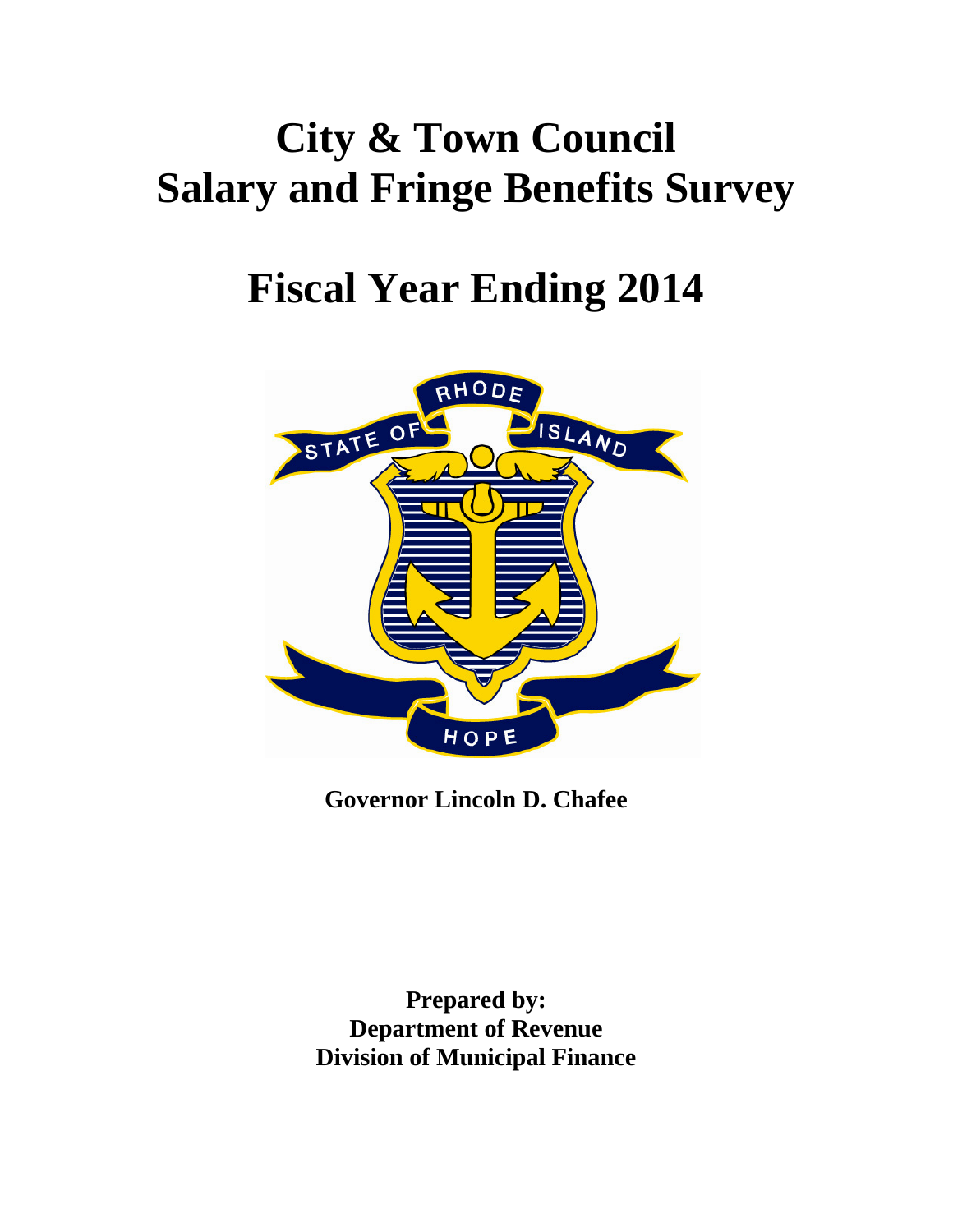## **STATE OF RHODE ISLAND AND PROVIDENCE PLANTATIONS**



**Department of Revenue Division of Municipal Finance Susanne Greschner, Chief** TEL: (401) 574-9900 One Capitol Hill FAX: (401) 574-9912 Providence, RI 02908-5855 TTY Relay: via 711

www.municipalfinance.ri.gov

August 2014

Dear Municipal Official:

The Division of Municipal Finance is pleased to provide you with the results of our **Fifth Survey of City/Town Council Presidents and Council Members Salary and Fringe Benefits** data for fiscal year 2014. The information in this report, which was prepared by Susan Moss, Fiscal Management Officer was last collected and distributed by the Division of Municipal Finance in July 2012.

Attached to the survey are footnotes which provide an additional explanation of the fringe benefit data.

I would like to thank all the local officials who responded to this survey in a timely fashion.

Your comments and/or suggestions are welcomed for improving this survey.

Sincerely,<br> $\int$ usculle

 Susanne Greschner Chief, Division of Municipal Finance

**Attachments**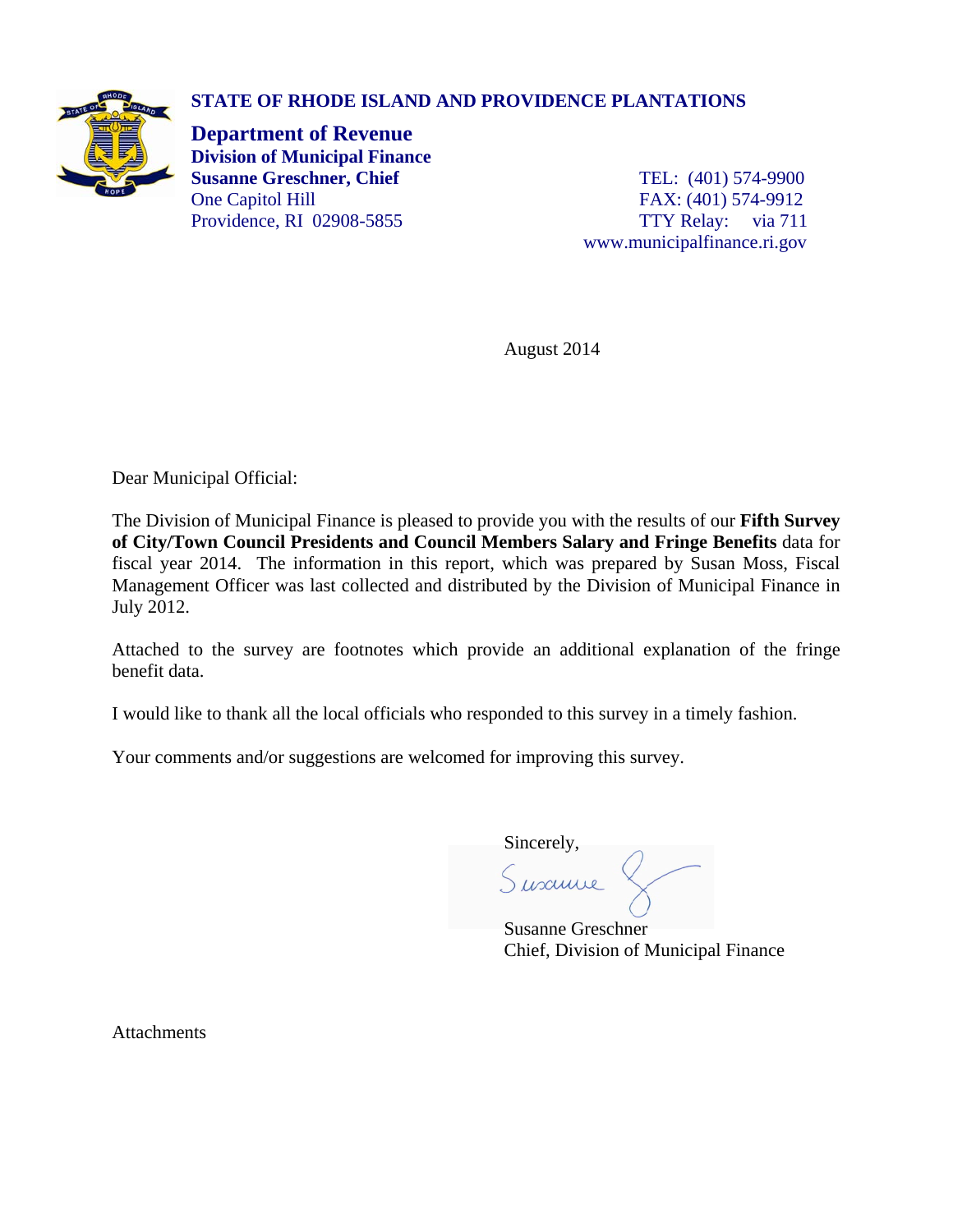## **Council Presidents and Members Salary and Fringe Benefits Fiscal Year Ending 2014**

|                              | Number           | Council                | Council              | 1              | $\overline{2}$ | 3              | $\overline{4}$ | 5              | 6              |
|------------------------------|------------------|------------------------|----------------------|----------------|----------------|----------------|----------------|----------------|----------------|
| City/Town                    | of               | President's            | Members'             | Health         | Dental         | Vision         | Group          | Retirement     | Other          |
|                              | Council          | Annual                 | Annual               |                | Plan           | Plan           | Life           |                |                |
|                              | Members          | Salary                 | Salary               |                |                |                |                |                |                |
|                              |                  |                        | (per member)         |                |                |                |                |                |                |
| Barrington                   | 5                | 1,000                  | 500                  | N <sub>o</sub> | N <sub>o</sub> | No             | N <sub>o</sub> | N <sub>o</sub> | N <sub>o</sub> |
| <b>Bristol</b>               | 5                | 6,000                  | 5,500                | N <sub>0</sub> | No             | No             | N <sub>o</sub> | N <sub>o</sub> | No             |
| Burrillville                 | $\tau$           | 7,000                  | 6,500                | N <sub>o</sub> | No             | N <sub>o</sub> | No             | N <sub>o</sub> | Yes            |
| <b>Central Falls</b>         | $\overline{7}$   | 2,940                  | 2,940                | No             | N <sub>o</sub> | No             | N <sub>o</sub> | N <sub>o</sub> | No             |
| Charlestown                  | 5                | 3,000                  | 2,500                | No             | N <sub>o</sub> | No             | N <sub>o</sub> | No             | $\rm No$       |
| Coventry                     | 5                | 4,500                  | 4,500                | No             | N <sub>o</sub> | N <sub>o</sub> | N <sub>o</sub> | N <sub>o</sub> | Yes            |
| Cranston                     | 9                | 5,000                  | 4,000                | N <sub>o</sub> | N <sub>o</sub> | N <sub>o</sub> | N <sub>o</sub> | Yes            | Yes            |
| Cumberland                   | $\overline{7}$   | 3,000                  | 2,400                | N <sub>o</sub> | N <sub>o</sub> | No             | N <sub>o</sub> | No             | No             |
| East Greenwich               | 5                | 2,100                  | 1,800                | Yes            | N <sub>o</sub> | No             | N <sub>o</sub> | N <sub>o</sub> | No             |
| East Providence <sup>A</sup> | 5                | 4,500                  | 3,500                | N <sub>o</sub> | N <sub>o</sub> | N <sub>o</sub> | N <sub>o</sub> | N <sub>o</sub> | N <sub>o</sub> |
| Exeter                       | 5                | 1,859                  | 1,859                | No             | No             | No             | N <sub>o</sub> | No             | N <sub>o</sub> |
| Foster                       | 5                | $1,825$ <sup>C</sup>   | $1,825$ <sup>C</sup> | No             | No             | No             | N <sub>o</sub> | No             | N <sub>o</sub> |
| Glocester                    | 5                | 3,000                  | 2,500                | N <sub>o</sub> | N <sub>o</sub> | N <sub>o</sub> | N <sub>o</sub> | Yes            | N <sub>o</sub> |
| Hopkinton                    | 5                | 3,000                  | $2,225^{D}$          | N <sub>o</sub> | No             | No             | N <sub>o</sub> | N <sub>o</sub> | No             |
| Jamestown                    | 5                | 2,500                  | 2,200                | No             | No             | No             | No             | No             | No             |
| Johnston                     | 5                | 6,909                  | 6,448                | N <sub>o</sub> | No             | N <sub>o</sub> | N <sub>o</sub> | No             | No             |
| Lincoln                      | 5                | 3,000                  | 2,500                | N <sub>o</sub> | N <sub>o</sub> | No             | No             | N <sub>o</sub> | No             |
| Little Compton               | 5                | 6,372                  | 2,123                | No             | No             | No             | N <sub>o</sub> | No             | Yes            |
| Middletown                   | 7                | 4,000                  | 2,500                | N <sub>o</sub> | N <sub>o</sub> | N <sub>o</sub> | N <sub>o</sub> | N <sub>o</sub> | No             |
| Narragansett                 | 5                | 2,100                  | 2,100                | N <sub>o</sub> | No             | No             | N <sub>o</sub> | N <sub>o</sub> | No             |
| New Shoreham                 | 5                | 10,000                 | $5,000 \text{ E}$    | No             | No             | N <sub>o</sub> | N <sub>o</sub> | Yes            | Yes            |
| Newport                      | $\tau$           | 4,000                  | 2,000                | Yes            | Yes            | N <sub>o</sub> | N <sub>o</sub> | Yes            | N <sub>o</sub> |
| North Kingstown              | $\overline{5}$   | 3,600                  | 1,200                | Yes            | No             | No             | No             | No             | No             |
| North Providence             | $\overline{7}$   | 8,000                  | 8,000                | No             | No             | No             | N <sub>o</sub> | Yes            | No             |
| North Smithfield             | 5                | 2,000                  | 2,000                | N <sub>o</sub> | N <sub>o</sub> | N <sub>o</sub> | N <sub>o</sub> | N <sub>o</sub> | No             |
| Pawtucket                    | 9                | $8,42\overline{5}^{F}$ | $7,372$ <sup>F</sup> | Yes            | Yes            | Yes            | N <sub>o</sub> | Yes            | No             |
| Portsmouth                   | $\overline{7}$   | 1,500                  | 1,200                | N <sub>o</sub> | N <sub>o</sub> | No             | No             | No             | Yes            |
| Providence                   | 15               | 20,850                 | 18,765               | Yes            | Yes            | N <sub>o</sub> | Yes            | Yes            | No             |
| Richmond                     | 5                | 1,500                  | 1,250                | N <sub>o</sub> | No             | No             | No             | Yes            | No             |
| Scituate <sup>B</sup>        | $\overline{7}$   | 2,500                  | 2,000                | N <sub>o</sub> | N <sub>o</sub> | Yes            | Yes            | Yes            | No             |
| Smithfield                   | 5                | 4,500                  | 4,000                | N <sub>o</sub> | No             | No             | N <sub>o</sub> | No             | No             |
| South Kingstown              | 5                | 3,000                  | 2,000                | No             | N <sub>o</sub> | N <sub>0</sub> | N <sub>0</sub> | N <sub>0</sub> | No             |
| Tiverton                     | $\boldsymbol{7}$ | 2,900                  | 2,400                | No             | No             | No             | No             | Yes            | No             |
| Warren                       | 5                | 1,500                  | 1,125                | No             | No             | No             | No             | Yes            | No             |
| Warwick                      | 9                | 10,500                 | 10,000               | Yes            | Yes            | Yes            | Yes            | Yes            | No             |
| West Greenwich               | 5                | 2,950                  | 2,459                | No             | $\rm No$       | $\rm No$       | $\rm No$       | No             | No             |
| <b>West Warwick</b>          | 5                | 6,000                  | 5,000                | No             | No             | No             | $\rm No$       | No             | Yes            |
| Westerly                     | $\tau$           | 4,326                  | 3,786                | No             | No             | No             | No             | No             | No             |
| Woonsocket                   | $\tau$           | 9,250                  | 9,000                | No             | No             | No             | Yes            | Yes            | No             |

A Fiscal Year 2014: November 1, 2013 to October 31, 2014<br>
<sup>B</sup> Fiscal Year 2014: April 1, 2013 to March 31, 2014<br>
<sup>C</sup> In FY 2015, (July 1, 2014 – June 30, 2015), Town Council salaries were eliminated<br>
<sup>D</sup> Vice President's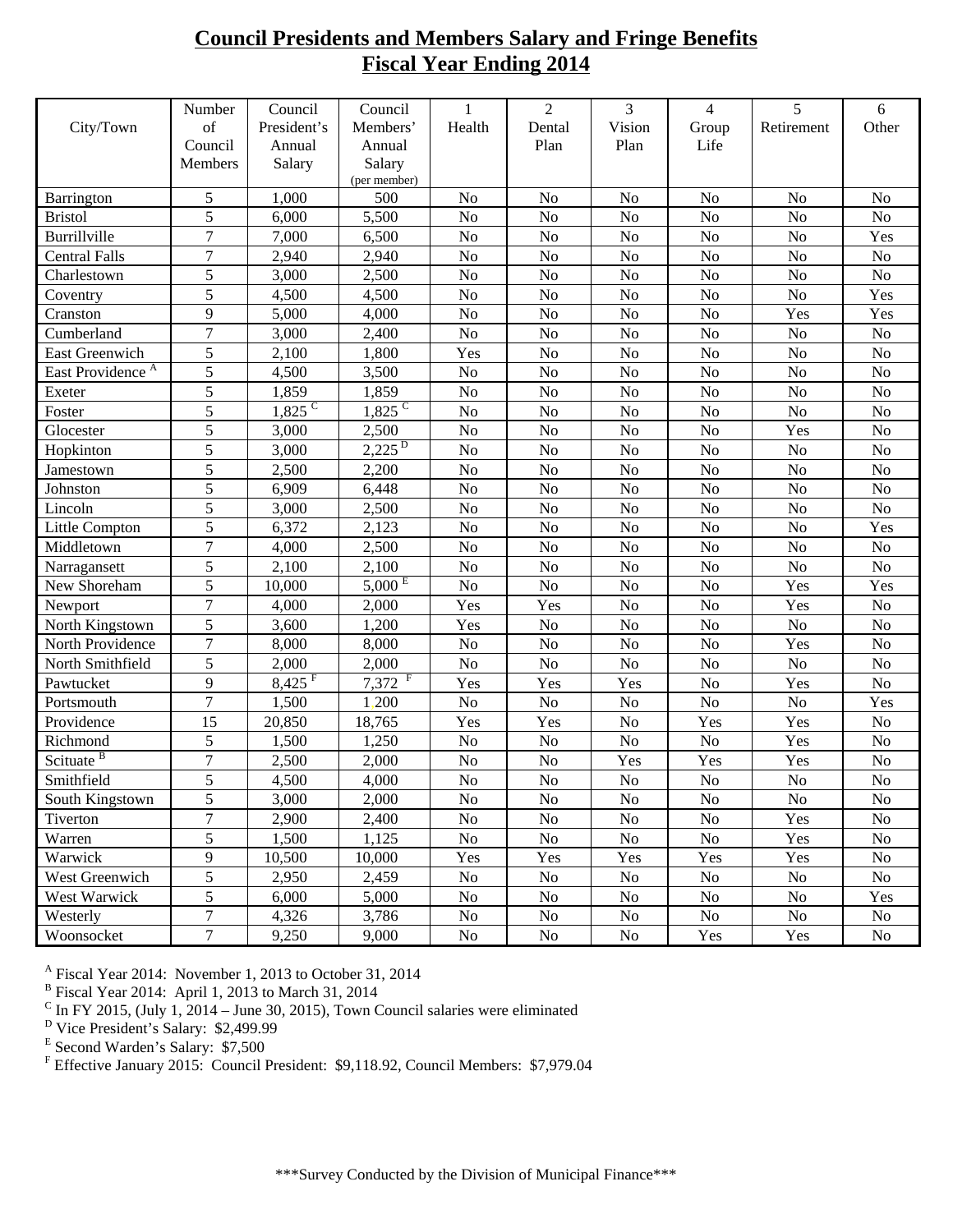## **Council Presidents and Members Salary and Fringe Benefits Fiscal Year Ending 2014 – Footnotes**

## **Footnote #1 – Health Insurance:**

| <b>City/Town</b>      | Plan                                                                                                                                                         | <b>Annual Council Contributions</b>                                                                                                                                                                                                                                                                                                                                                                                                                                             | <b>Health</b><br><b>Insurance</b><br><b>Buyback</b>                               | <b>Amount of</b><br><b>Premium being</b><br><b>Waived</b> | Are there<br>Eligibility<br><b>Requirements</b> |
|-----------------------|--------------------------------------------------------------------------------------------------------------------------------------------------------------|---------------------------------------------------------------------------------------------------------------------------------------------------------------------------------------------------------------------------------------------------------------------------------------------------------------------------------------------------------------------------------------------------------------------------------------------------------------------------------|-----------------------------------------------------------------------------------|-----------------------------------------------------------|-------------------------------------------------|
| <b>East Greenwich</b> | <b>Blue Cross</b><br><b>Blue Solutions High</b><br>Deductible Health Plan<br>(individual or family)                                                          | Individual: \$3,050.16*<br>Family:<br>$$11,671.80*$<br>*no members participate<br>in the health insurance                                                                                                                                                                                                                                                                                                                                                                       | Yes,<br>\$1,400                                                                   | Individual:<br>\$5,750.16<br>Family:                      | N <sub>o</sub>                                  |
| Newport               | Choice of three:<br><b>Blue Cross Blue Shield</b><br>HealthMate VAR,<br>Blue Chip,<br>Classic Blue<br>(individual or family)                                 | 20% of the plan's premium,<br>contributions are as follows:<br>HealthMate:<br>Individual: \$1,553.76<br>Family:<br>\$3,534.00<br>(Plan 65 & Medicare D):<br>Individual:<br>\$887.52<br>Delta Dental:<br>Individual:<br>\$60.60<br>\$190.44<br>Family:<br>Four members have HealthMate -<br>(3 family plans), (1 individual plan)<br>and one member has Plan 65 $\&$<br>Medicare D, (individual plan)<br>Five members have Delta Dental<br>(4 family plans), (1 individual plan) | N <sub>o</sub>                                                                    | \$14,371.18<br>N/A                                        | N <sub>o</sub>                                  |
| North Kingstown       | <b>Blue Cross Blue Shield</b><br>HealthMate Coast to<br>Coast<br>(individual or family)                                                                      | Pays 100%<br>Individual: \$6,353.76<br>Family: \$16,080.00<br>(one member only, individual plan)                                                                                                                                                                                                                                                                                                                                                                                | N <sub>o</sub>                                                                    | N/A                                                       | No                                              |
| Pawtucket             | <b>Blue Cross Blue Shield</b><br>HealthMate Coast to<br>Coast<br>(individual or family)                                                                      | Individual: \$1,813.92<br>Family:<br>\$4,630.44<br>Delta Dental:<br>Individual:<br>\$85.20<br>\$265.56<br>Family:<br>Three members have the family<br>plan, two members have the<br>individual plan, and 4 members take<br>no plan                                                                                                                                                                                                                                              | Yes,<br>Individual:<br>\$550<br>Family:<br>\$1,650<br>All waive<br>the<br>buyback | Individual:<br>\$7,613.64<br>Family:<br>\$19,096.80       | N <sub>o</sub>                                  |
| Providence            | <b>Blue Cross Blue Shield</b><br>HealthMate Coast to<br>Coast<br>(individual or family)                                                                      | Individual: 1.45% of annual salary<br>Family:<br>2.85% of annual salary<br>Nine members have the family plan,<br>and six members have the individual<br>plan.                                                                                                                                                                                                                                                                                                                   | N <sub>o</sub>                                                                    | N/A                                                       | <b>No</b>                                       |
| Warwick               | <b>Blue Cross Blue Shield</b><br>of Rhode Island<br>(choice of HealthMate<br>Coast to Coast, Blue<br>Chip under 65, or<br>Classic)<br>(individual or family) | Of the 9 council members, only 5<br>take coverage and all have<br>HealthMate Coast to Coast (family),<br>contributions are as follows:<br>Individual: \$1,282.84<br>Family:<br>\$3,207.36                                                                                                                                                                                                                                                                                       | <b>No</b>                                                                         | N/A                                                       | <b>No</b>                                       |

**\*\*\*Survey Conducted by the Division of Municipal Finance\*\*\***